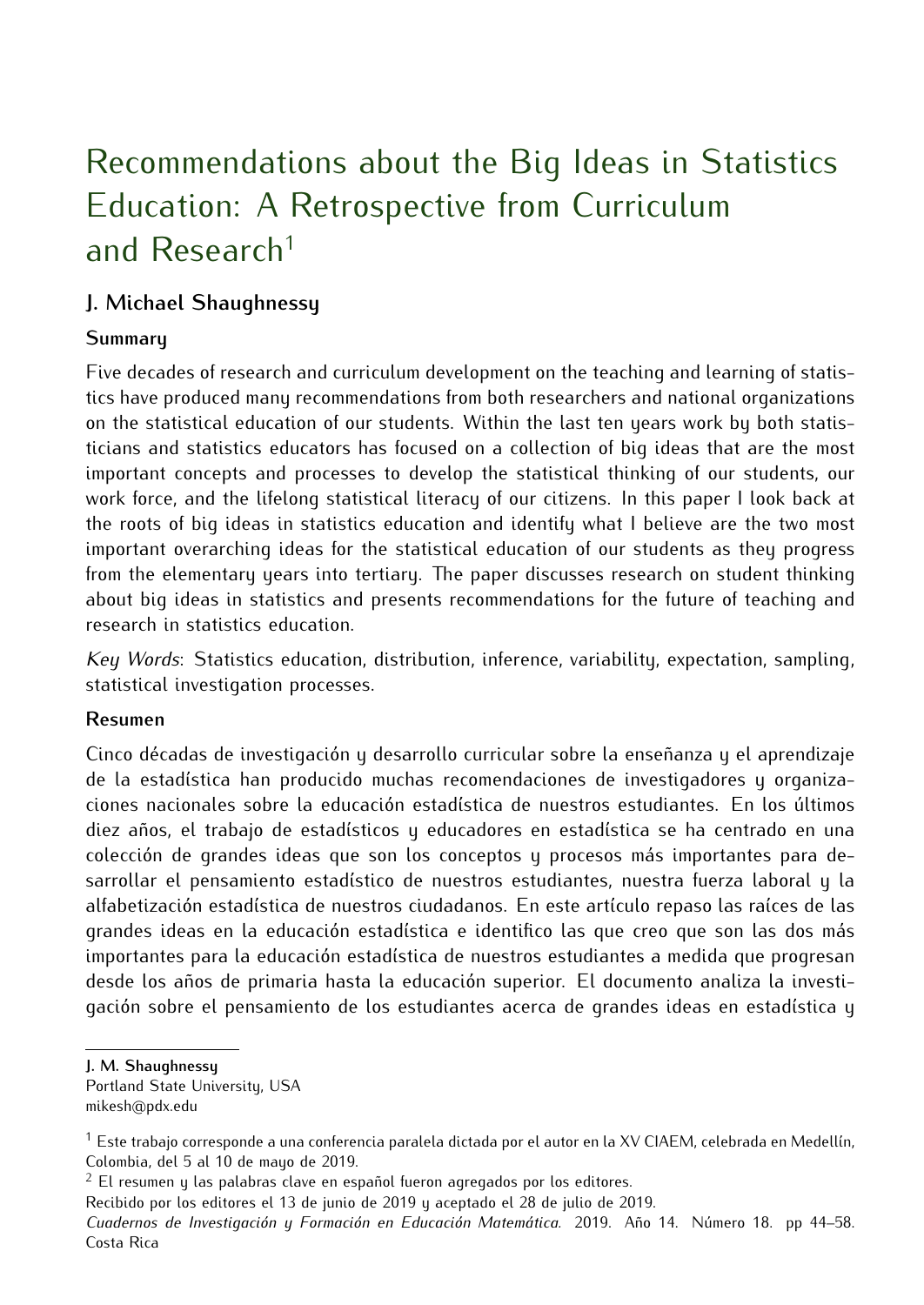presenta recomendaciones para el futuro de la enseñanza y la investigación en educación estadística.

*Palabras clave*: Educación estadística, distribución, inferencia, variabilidad, expectativa, muestreo, procesos de investigación estadística.

# 1. Introduction

## **Curriculum and Practice**

Prior to the 1960's, there was almost no statistics included in the school curricula of many nations of the world. In their review What is Statistics Education? Zeiffler, Garfield, and Fry (**[2018](#page-14-0)**) point to early recommendations from the 1960's in which several curriculum projects in the UK recommended the inclusion of probability and statistics in schools for students ages 11 – 16. In 1967, the American Statistical Association (ASA) and the National Council of Teachers of Mathematics created the Joint Committee on the Curriculum in Statistics and Probability in the U.S. and Canada. In the early 1970's the Joint Committee spearheaded the publication of some of the first materials for teaching statistics in schools, such as *Statistics: A Guide to the Unknown* (Tanur, Mosteller, Kruskal, Link, Pieters, & Rising, **[1972](#page-14-0)**), and *Statistics by Example* (Mosteller, Kruskal, Link, Pieters, & Rising, **[1973](#page-13-0)**). To this day the Joint Committee continues to sponsor and promote statistics education and the professional development of teachers with curriculum materials such as *The Quantitative Literacy Project* (Ganadesikan et. al., **[1995](#page-13-0)**) and recommendations for the teaching and learning of statistics that appeared in the GAISE documents, *Guidelines for Assessment and Instruction in Statistics Education* (Franklin, Kader, Mewborne, Moreno, Peck, Perry, & Schaeffer, **[2007](#page-13-0)**).

## **Research**

Early attempts to include statistics in the education of school age students prompted research into the teaching and learning of statistics, which began in the 1970's (particularly in the UK, Germany, Israel, and the U.S. For details, see Shaughnessy, **[1992](#page-13-0)**). This growing international interest in teaching and research in statistics education eventually gave birth to the *First International Conference on Teaching Statistics* in Sheffield, England in 1982, ICOTS I. Since then an ICOTS has convened every four years. ICOTS X was held in Hiroshima in 2018, and ICOTS XI will take place in Rosario, Argentina in 2022, after which an ICOTS conference will have been held on every continent and in 11 different countries.

This paper presents a retrospective analysis of the development of the most important ideas in statistics education from two different viewpoints: First from the perspective of curriculum recommendations and then from a research lens.

## **Curriculum Documents 1: NCTM Standards for Statistics Education of K-12 Students**

Starting with the *Agenda for Action* document (NCTM, **[1980](#page-13-0)**), through the *Curriculum and Evaluation Standards for School Mathematics* (NCTM, **[1989](#page-13-0)**) and subsequently with *Principles and Standards for School Mathematics* (PSSM) (NCTM, **[2000](#page-13-0)**), the National Council of Teachers of Mathematics has long advocated for teaching statistics in Grades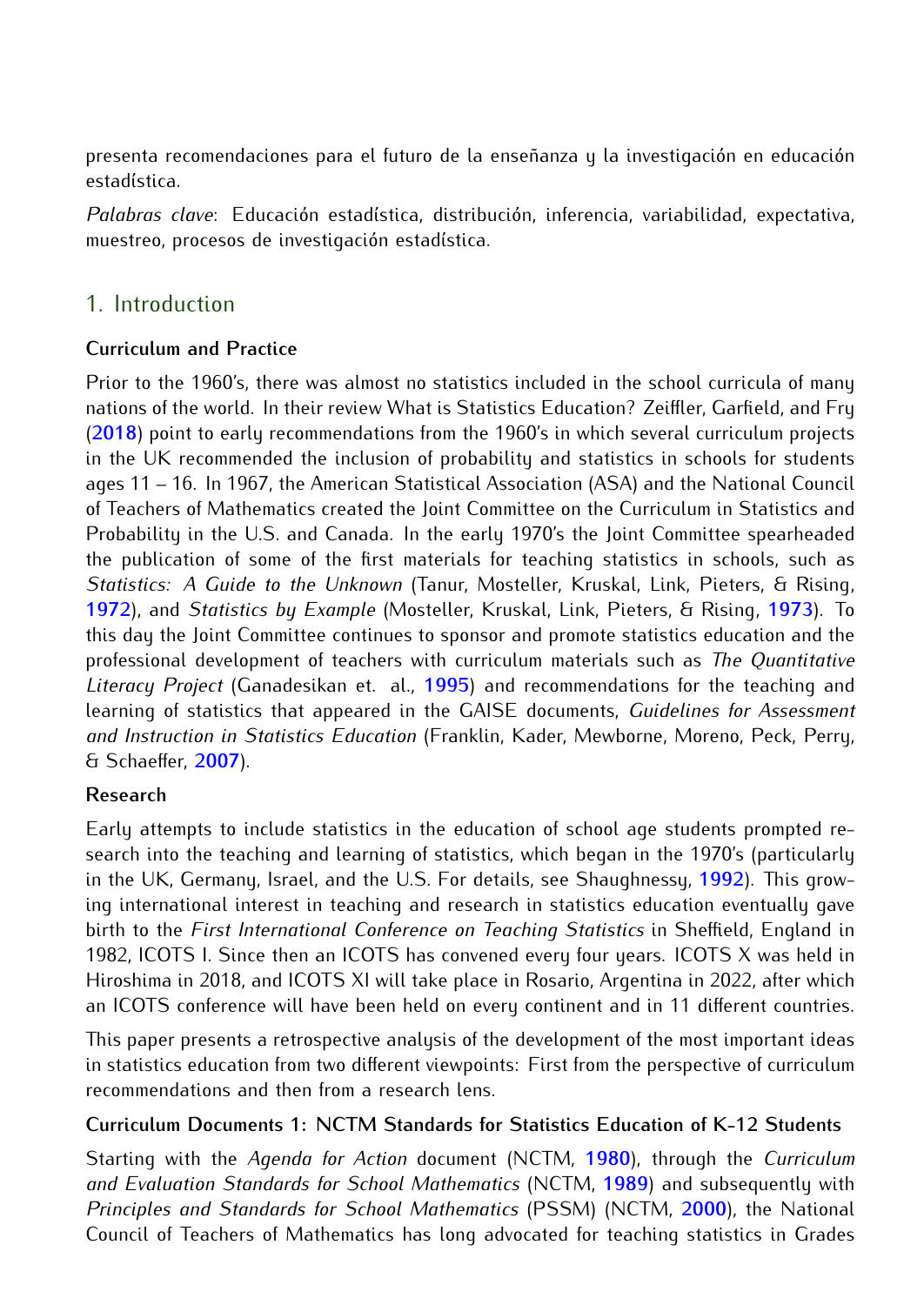K–12 in the United States and Canada. The 1989 standards were NCTM's first foray into establishing goals in statistics for school mathematics. In 1989, NCTM made the following recommendations:

For grades  $K - 4$ :

- Formulate and solve problems that involve collecting, describing and analyzing data
- Construct, read and interpret displays of data
- Explore concepts of chance

For grades  $5 - 8$ :

- Systematically collect, organize and describe data
- Construct, read and interpret tables, charts, and graphs
- Make inferences and convincing arguments, and evaluate the arguments of others based on data analysis
- Develop an appreciation for statistical methods as powerful means for decision making

For grades 9 – 12:

- Construct and draw inferences from charts, tables and graphs that summarize data from real world situations
- Use curve fitting to predict data
- Understand and apply measures of central tendency, variability, and correlation
- Understand sampling and recognize its role in statistical claims
- Design a statistical experiment to study a problem
- Analyze the effects of data transformations on measure of center and variability
- Test hypotheses using appropriate statistics

The 1989 standards recommended starting with data analysis in grades K–8, but took quite a jump in depth and abstraction in the grades 9–12 recommendations by including statistical design, mathematical transformations of parameters, and hypothesis testing. The 1989 standards are predominantly a list of content, concepts and procedures that students should know and be able to do, though the process of making inferences was included for grades 5–12. Ten years later in *Principles and Standards for School Mathematics* (*PSSM*), NCTM's standards for statistics were organized under four broad processes in grade bands K–2, 3–5, 6–8, and 9–12. PSSM recommended that instructional programs PreK-12 should enable all students to: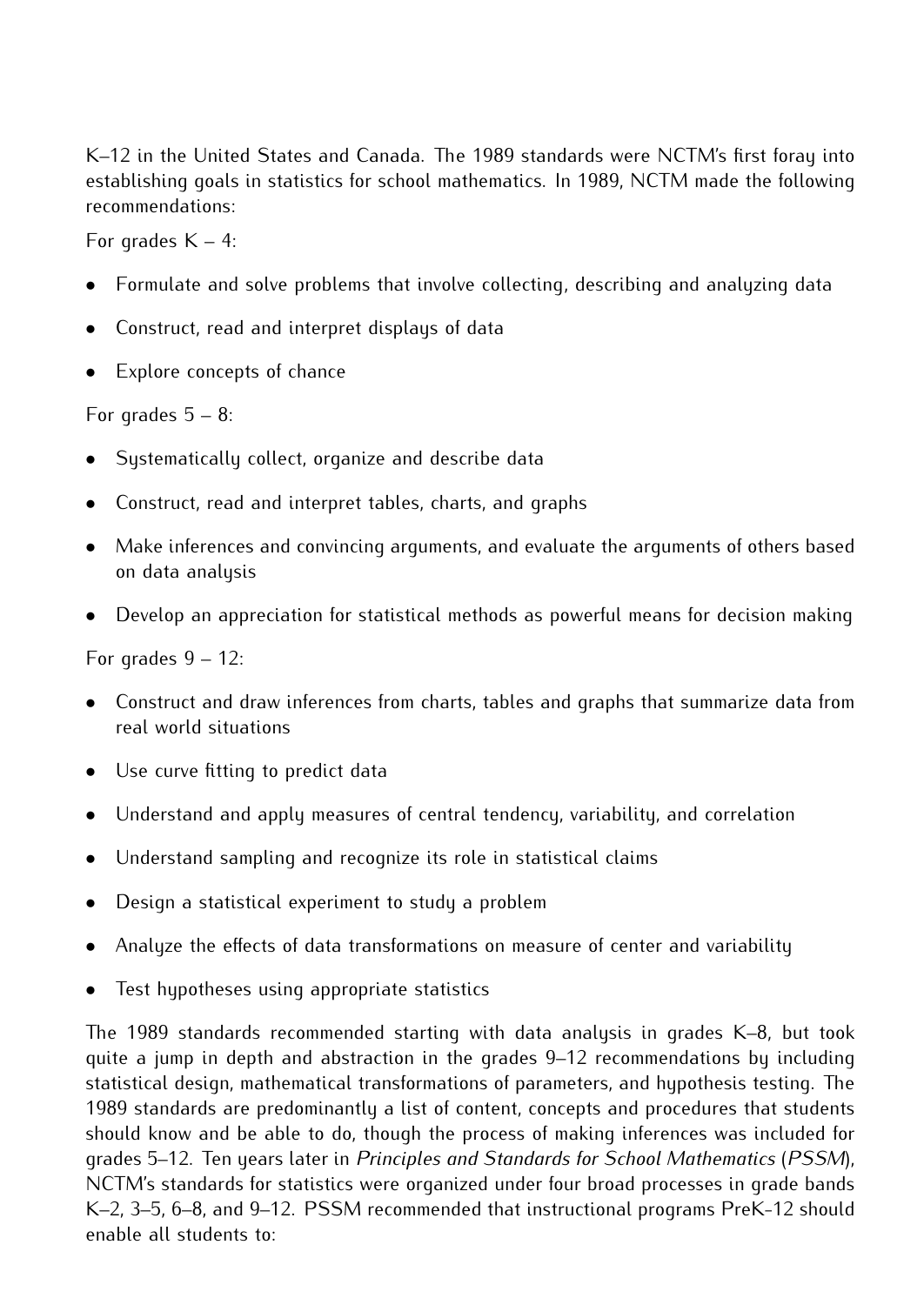- Formulate questions that can be addressed with data and collect, organize and display relevant data to answer them
- Select and use appropriate statistical methods to analyze data
- Develop and evaluate inferences and predictions based on data
- Understand and apply basic concepts of probability

These four broad processes remain the same throughout all four grade bands in PSSM, but grow in depth throughout the grades. For example, the trajectory for *Developing and evaluating inferences and predictions based on data* across the grades progresses through the grade bands:

- PreK–2. Discuss events related to students' experiences as likely or unlikely
- Grades 3–5. Propose and justify conclusions and predictions based on data and design studies to further investigate conclusions or predictions
- Grades 6–8. Use observations about differences between two or more samples to make conjectures about the populations from which the samples were taken. Make conjectures about possible relationships between two characteristics of a sample on the basis of scatterplots and approximate lines of fit.
- Grades 9–12. Use simulations to explore the variability of sample statistics from a known population and to construct sampling distributions. Understand how sample statistics reflect the values of population parameters and use sampling distributions as the basis of informal inference.

Notable in the PSSM standards when compared to the earlier NCTM standards is the growing emphasis on making and testing data-based conjectures and the introduction of the term "distribution".

## **Curriculum Documents 2: The Central Role of Variability—Recommendations from the American Statistical Association**

During the 1980's statistics education in schools concentrated on measures of center and neglected the important role that variability plays in statistics. Mathematics curricula introduced statistics to students primarily through calculating modes, medians, and means. In his position paper on statistics content and pedagogy, president David Moore of the ASA (1997) emphasized the crucial role that variability plays in statistics education. Without variability, statistics would not even exist. The writings of Moore and others sounded a clarion call for mathematics education to rethink what the big ideas in statistics education really are. Subsequently statistics education researchers began to concentrate more on investigating students reasoning about variability. (E.g., Shaughnessy, Watson, Moritz & Reading, **[1999](#page-14-0)**; Melitou, **[2002](#page-13-0)**; Toruk & Watson, **[2000](#page-14-0)**; Watson, Kelly, Callingham & Shaughnessy, **[2003](#page-14-0)**; Watson & Kelly, **[2004](#page-14-0)**; Reading & Shaughnessy, **[2004](#page-13-0)**). The GAISE documents (*Guidelines for Assessment and Instruction in Statistics Education* (Franklin et al, **[2007](#page-13-0)**) appropriately pointed to the central role of variability in its four-step statistical investigation process (Figure 1)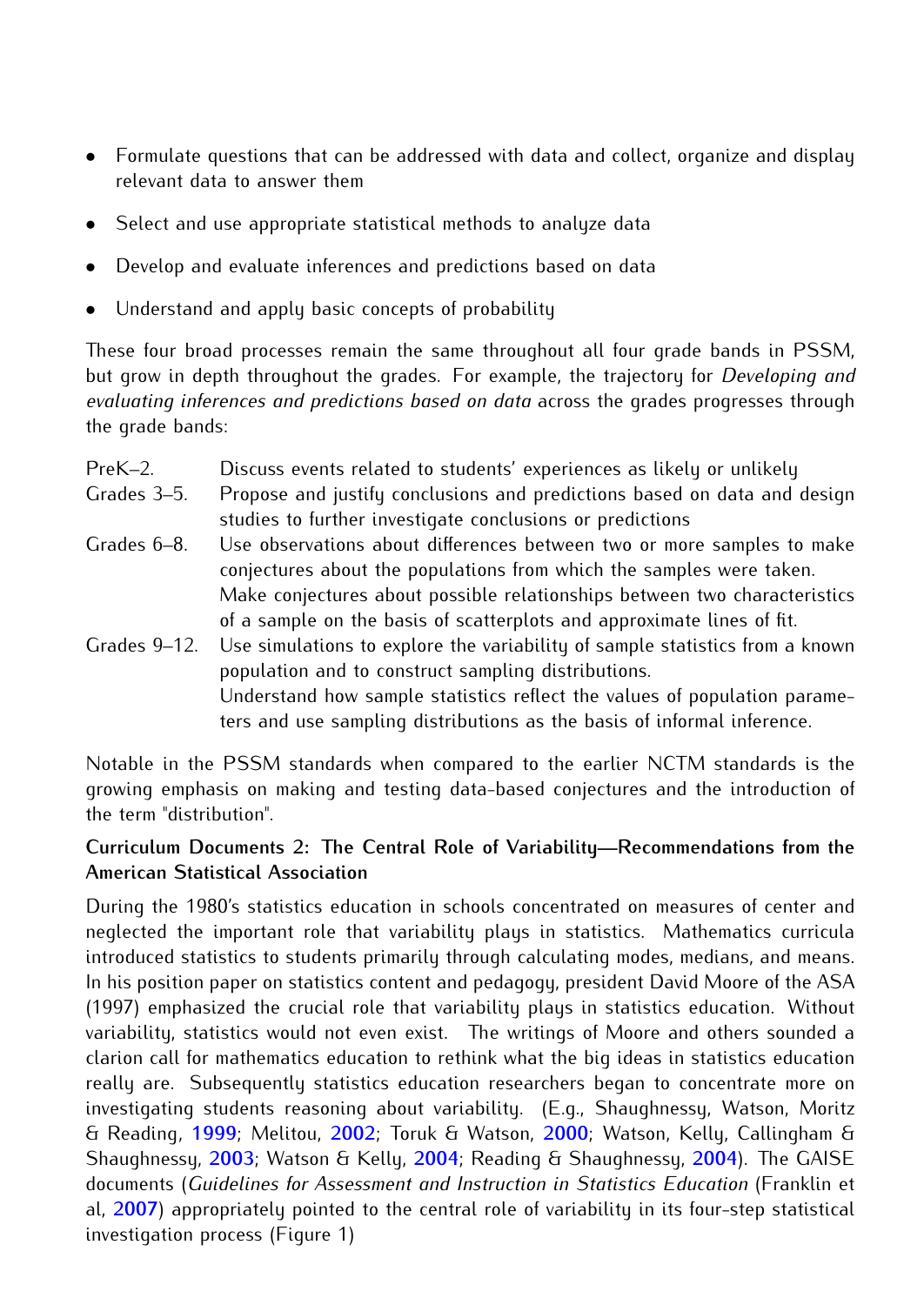| L   | Identify a Statistical Question-Anticipate Variability                 |
|-----|------------------------------------------------------------------------|
|     | Formulate questions that can be answered with data                     |
| П.  | Collect Data-Acknowledge Variability                                   |
|     | Design for differences and plan to collect appropriate data            |
| Ш   | Analyze Data-Account for Variability by Using Distributions            |
|     | Select appropriate graphical and numerical methods to analyze the data |
| IV. | Interpret Results-Allow for Variability as you look beyond the data    |
|     | Interpret the analysis and relate it back to the original question     |

Figure 1. The statistical investigation process

Like PSSM, the GAISE documents also emphasized statistical processes as the organizing principles for teaching statistics in K–12. GAISE describes three levels (A, B, and C) of sophistication and growth for each of the four components of the statistical investigation cycle. The three levels roughly correspond to recommendations for teaching statistics in grades K–4, 5–8 and 9–12 respectively.

# **Curriculum Documents 3: Recommendations from NCTM's** *Essential Understandings of Statistics*

As the implementation of statistics has grown in school mathematics programs, many of our mathematics teachers have found themselves in the position of having to teach statistics concepts when they have little or no preparation in statistics themselves. In order to provide some professional development and assist middle and secondary school mathematics teachers in adding statistics to their teaching repertoire, the National Council of Teachers of Mathematics included statistics in their series *Essential Understandings* in school mathematics. The *Essential Understandings* books cover algebra, geometry, number and operation, proportional reasoning, mathematical reasoning and statistics. Both *Essential Understanding of Statistics Grades 6–8* (Kader & Jacobbe, **[2013](#page-13-0)**) and *Essential Understanding of Statistics Grade 9–12* (Peck, Gould, & Miller, **[2013](#page-13-0)**) identify some big ideas in statistics that all teachers should know and be able to teach at their respective grade levels. In the grade 6–8 book, Kader & Jacobbe identify four big ideas for teaching statistics to middle school students:

- Variability in Data and Distributions
- Comparing Distributions
- Associations between Two Variables
- Samples and Populations

The concept of a distribution plays a prominent role in all four of these recommendations if one considers that bivariate distributions of data form the basis for exploring associations between variables. In the grade 9–12 book, Peck et al identify the following essential themes that form the foundation of the big ideas in statistics: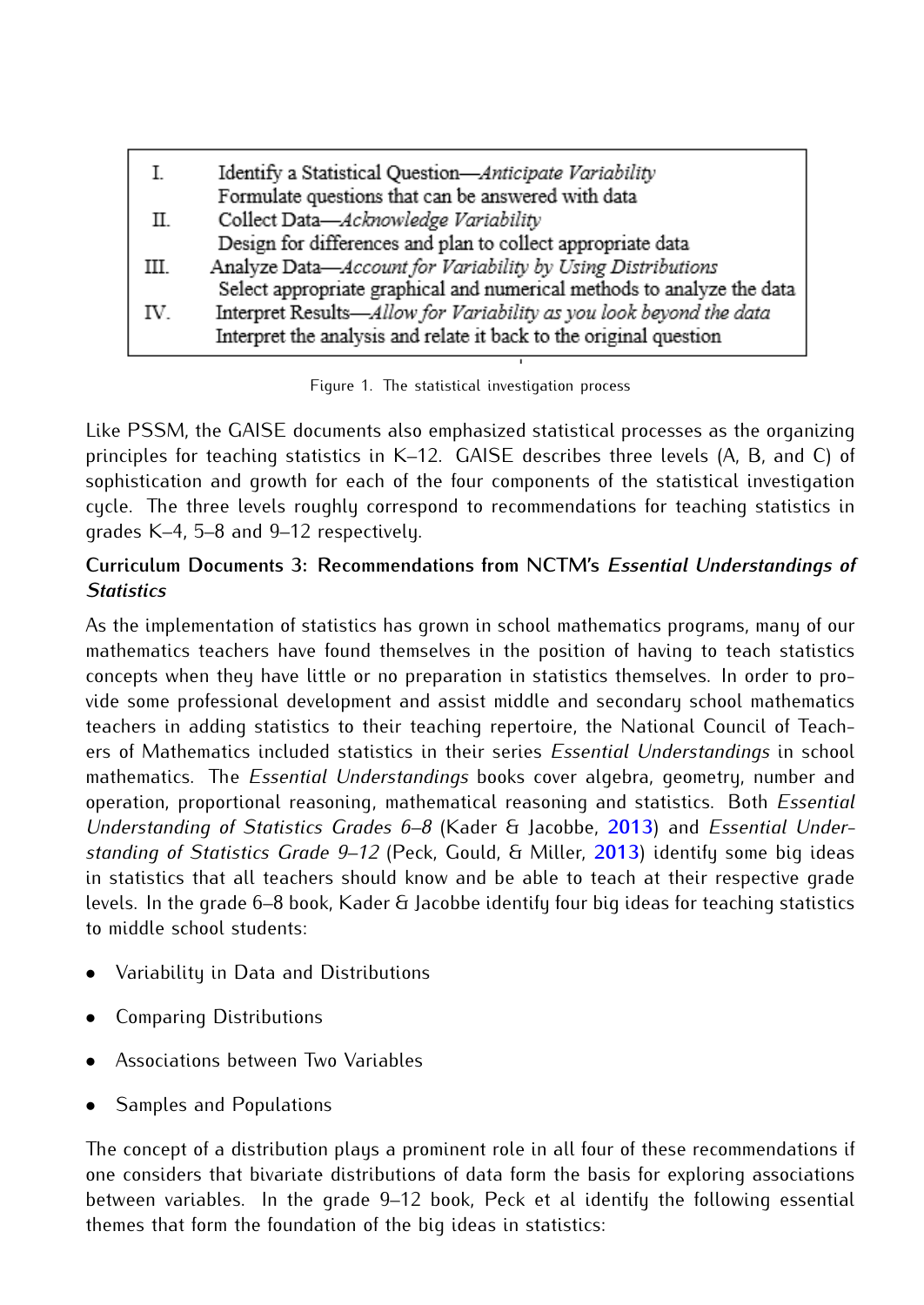- 1. Data consists of structure and variability
- 2. Distributions describe variability
- 3. Hypothesis tests answer the question, "Do I think this could have happened by chance?"
- 4. The way data are collected matters
- 5. Evaluating an estimator involves considering bias, precision, and sampling method

For Peck et al these five big organizational ideas are interrelated. Hypothesis testing is the basis for making decisions under uncertainty based on the limitations of the data provided. The data upon which statistical decisions are made are only as good as the care with which they are produced, so that attention to sources of bias and precision in estimating parameters such as measures of center and variation is critical.

# 2. The two BIGGEST ideas in statistics education

Suppose that you were asked to pick two ideas in statistics that you thought were the most important ones for our students to learn and our citizens to be competent in understanding. What would be your choice? The most important goal for statistics education is to enable our students and citizens to understand that decision-making under uncertainty is based upon samples of data. We rarely have access to complete information about an entire population under consideration when making statistical decisions or estimating the likelihood of events. Statistics does not rely on mathematical proof or deterministic reasoning using axioms. Rather, statistics involves making decisions based on data generated under conditions of uncertainty. Given that the *pre-eminent goal of statistics education is to understand decision making under uncertainty*, I claim that the two biggest ideas in statistics education are *distribution* and *inference*. These two ideas are the heart and soul of statistical decision making. I base this conclusion partly on the analysis above of the trajectory and development of curriculum recommendations throughout the history of statistics education, but also upon some recent research in statistics education that gives added support to the claim that *distribution* and *inference* are indeed the two biggest overarching ideas in statistics education.

## **Recommendations from Research: The big ideas in statistics**

Beginning in the 1990's, researchers began to investigate students' understandings of big statistics concepts from a developmental perspective. Research on student understanding of concepts such as average and variability has proposed trajectories of student reasoning, levels of student understanding that become deeper over time. Furthermore, concepts such as expectation and variation are components of bigger ideas such as distribution and inference. Examples of reasoning trajectories from research on some big ideas in statistics are discussed below.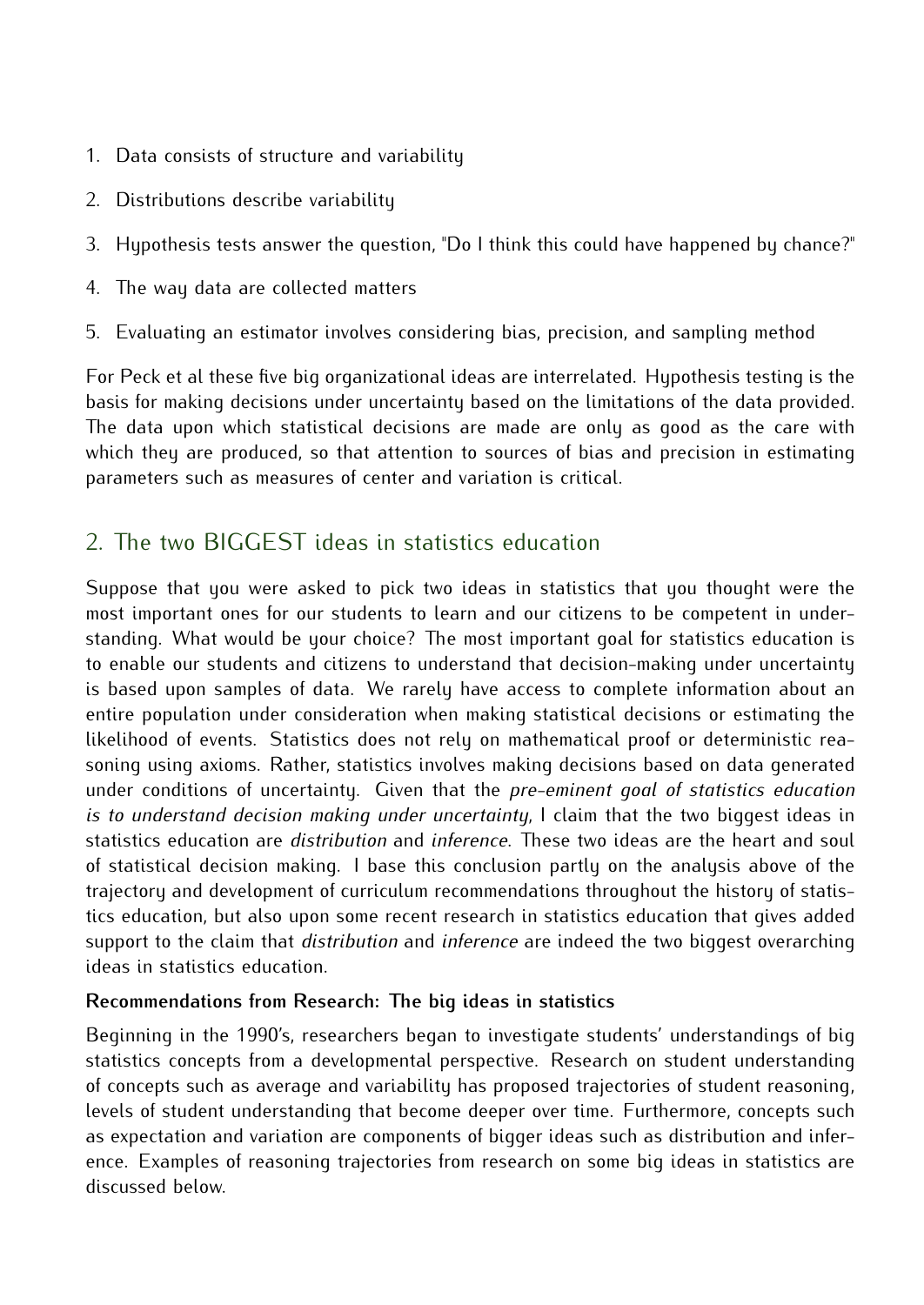#### **Expectation.**

The term expectation encompasses research on measures of center such as mean, median, and mode as well as considerations of expected clumping in the data. Mokros & Russell (**[1995](#page-13-0)**) proposed one of the first trajectories of students' understanding of average. Using interview tasks that involved "messy situations" from everyday familiar contexts with grades 4, 6, and 8 students Mokros & Russell identified five different ways that students think about average: Average as *mode* (mosts), average as *algorithm*, average as *reasonable*, average as *midpoint*, and average as *balance point*. Watson & Moritz (**[2000](#page-14-0)**) interviewed about a hundred students in grades  $3, 5, 6, 7$  and found their conceptions of average moved from telling idiosyncratic stories about average to thinking of average as `mosts or middles', and eventually to understanding that an average is a representative for summarizing a data set. Reflecting on the research on students' conceptions of expectation, Konold & Pollatsek (**[2002](#page-13-0)**) proposed that students' think of average in various ways: average as *typical value*, average as *fair share*, average as *data reducer*, or average as *signal amid noise*. It is clear from the research on students reasoning about expectation that students possess a rich collection of conceptions about expectation, which teachers can build upon. (For a more detailed discussion about research on students' conceptions of average, see for example Shaughnessy, **[2007](#page-14-0)**).

#### **Variation.**

Three developmental frameworks for students reasoning about variability have contributed to identifying a trajectory for students understanding of variability. (Langrall, Makar, Nilsson & Shaughnessy, **[2017](#page-13-0)**, p. 494, the NCTM *Compendium of Research in Mathematics Education*). Ben-Zvi (**[2004](#page-12-0)**) noticed students begin by recognizing variability across various data values. Later students use variability to compare groups, then they are able to combine measures of spread and center in comparing groups, and eventually they consider variability as a construct that occurs both within and between distributions of data. Watson, Callingham, & Kelly (**[2007](#page-14-0)**) describe a progression of student thinking that encompasses both expectation and variability. Reid & Reading (**[2008](#page-13-0)**) describe a hierarchy of student reasoning about variation ranging from no consideration of variation, to recognition of variation within a group, to recognition of variation between groups that can lead to inference. In an analysis of the research on students' conceptions of variability, Shaughnessy (**[2007](#page-14-0)**) outlined eight types of conceptions of variability that have been identified by research:

- 1. Variability in *particular values* in a data set
- 2. Variability as *change over time*
- 3. Variability as the *whole range* of a data set
- 4. Variability as the *likely range* of a sample
- 5. Variability as *distance from some fixed point*
- 6. Variability as *sum of residuals*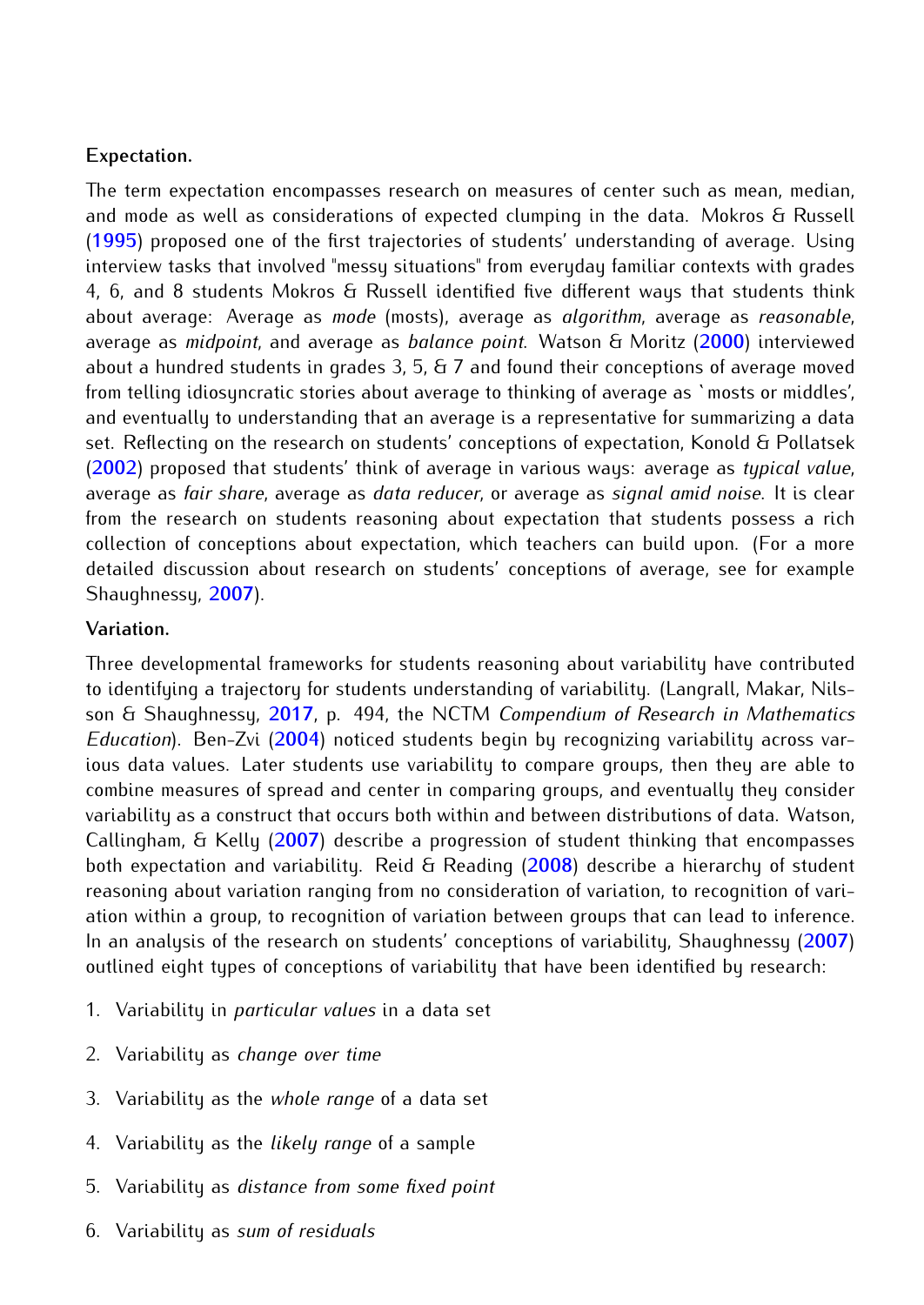#### 7. Variability as *covariation or association*

#### 8. Variability as *distribution*

The first four types of variability in this list involve an exploratory data analysis perspective, while the last four types refer primarily to ways to measure variability. The terms variability and variation are sometimes used almost interchangeably, however some authors (e.g., Reading and Shaughnessy, **[2004](#page-13-0)**) prefer to use the term variability for the tendency for a characteristic to change, while the word variation is a measurement characteristic. The first four types refer to variability, while the last four involve some type of measurement of change. Research on type 4, variability as the *likely range of a sample*, has led to research about students' conceptions of sampling distributions. A closer look at some research tasks and student responses to the tasks may provide some insight into why distribution is one of the two biggest ideas in statistics education.

#### *The Candy Sampling Task*

100 candies, 20 yellow, 50 red, and 30 blue are put in a jar and mixed together. A student pulls 10 candies from the mixture, counts the number of reds, and writes that number on the board. Then the student puts the candies back in the bowl and mixes them all up again.

Four more students also draw a sample of 10 candies, and write their number of reds on the board. What numbers would you predict for the number of reds in each of those five samples of 10 candies? Write your predictions in the spaces below.

Why do you think those would be the numbers of reds in the five samples?

Fig 2. The candy sampling task.

This task and variations of it were given to hundreds of students in grades 4, 5, 6, 9, & 12 in Australia, New Zealand, and the United States (Shaughnessy, Watson, Moritz, & Reading, **[1999](#page-14-0)**). The task was used to determine what students perceived as the *likely range* of values that would occur in a repeated sampling scenario. Student responses fell into clusters that were deemed *narrow, wide, high, low*, and *reasonable*. For example, some students said they'd expect the results of the sample to be 6, 7, 5, 8, 9 reds because 'there are a lot of reds in the jar.' This is typical of a *high* response as all the sample predictions are above the expected value of 5 red. High responses focused on `mosts', and ignored the proportion of reds in the mixture. In *low* responses like 3, 4 ,3, 5, 2 students felt that the other two colors would overwhelm red, so there would be fewer reds than might be expected. Students who predicted *wide*, like 1, 5, 7, 10, 2, did so because they claimed that `anything can happen.' On the other hand, some students predicted results like 5, 5, 6, 5, 6, or even 5, 5, 5, 5, 5 because `that's what is supposed to happen.' Such *narrow* predictions put too much weight on the theoretical probability of obtaining 5 red candies on any one pull, and neglected potential variability in repeated samples. Overall, some students attended to centers too much, some to variability too much, while other students did rely on both expectation and variation to predict a *reasonable* range of numbers of reds in the outcomes, such as 3, 7, 5, 6, 4. Research on tasks like the candy sampling task have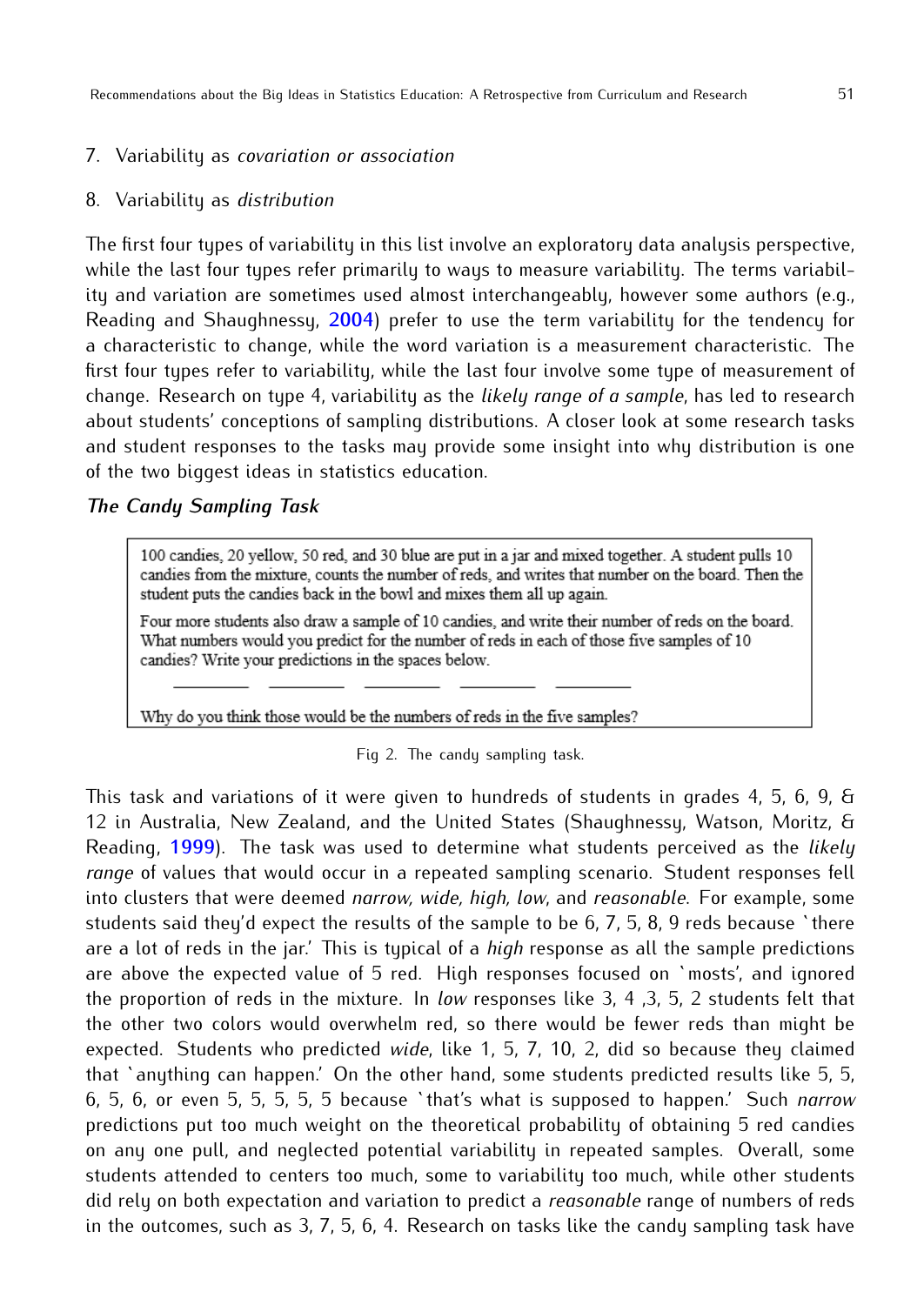led to research into students' conceptions about distributions, in particular their conceptions about sampling distributions. The candy sampling task also surfaces the tension that can arise between attending to expectation or attending to variability in data, especially when students are asked to make predictions for samples from a known population (Watson **[2009](#page-14-0)**; Watson & Kelly, **[2004](#page-14-0)**).

#### **Distribution.**

Comparisons across several hypothesized developmental frameworks for the concept of distribution are provided in Langrall et al (**[2017](#page-13-0)**, p. 494). Each of these frameworks acknowledges that the concept of distribution encompasses multiple aspects such as shape, variability, and expectation, and that integration of all of these aspects is required for students to reason about and make inferences from distributions. Reading and Reid's framework (**[2006](#page-13-0)**) for understanding distributions starts with students acknowledging a single parameter of a distribution (e.g., center), then several parameters, next integrating centers and spreads, and finally proceeding to a second cycle of reasoning which involves students' growth in making inferences from distributions. A framework for distributional thinking proposed by Noll & Shaughnessy (**[2012](#page-13-0)**) was based on their research on students' conceptions of sampling distributions. According to Noll & Shaughnessy, students' development of the concept of distribution involves the gradual integration of shape, centers, and spread. Students first notice individual aspects of a distribution, then learn to make predictions for sampling distributions by relying on both expectation and variation. Noll & Shaughnessy propose that students' reasoning about sampling distributions progresses through levels from *additive* to *proportional* and finally to *distributional* reasoning. (See Figure 3).



Fig 3. Lattice of student reasoning about sampling distributions.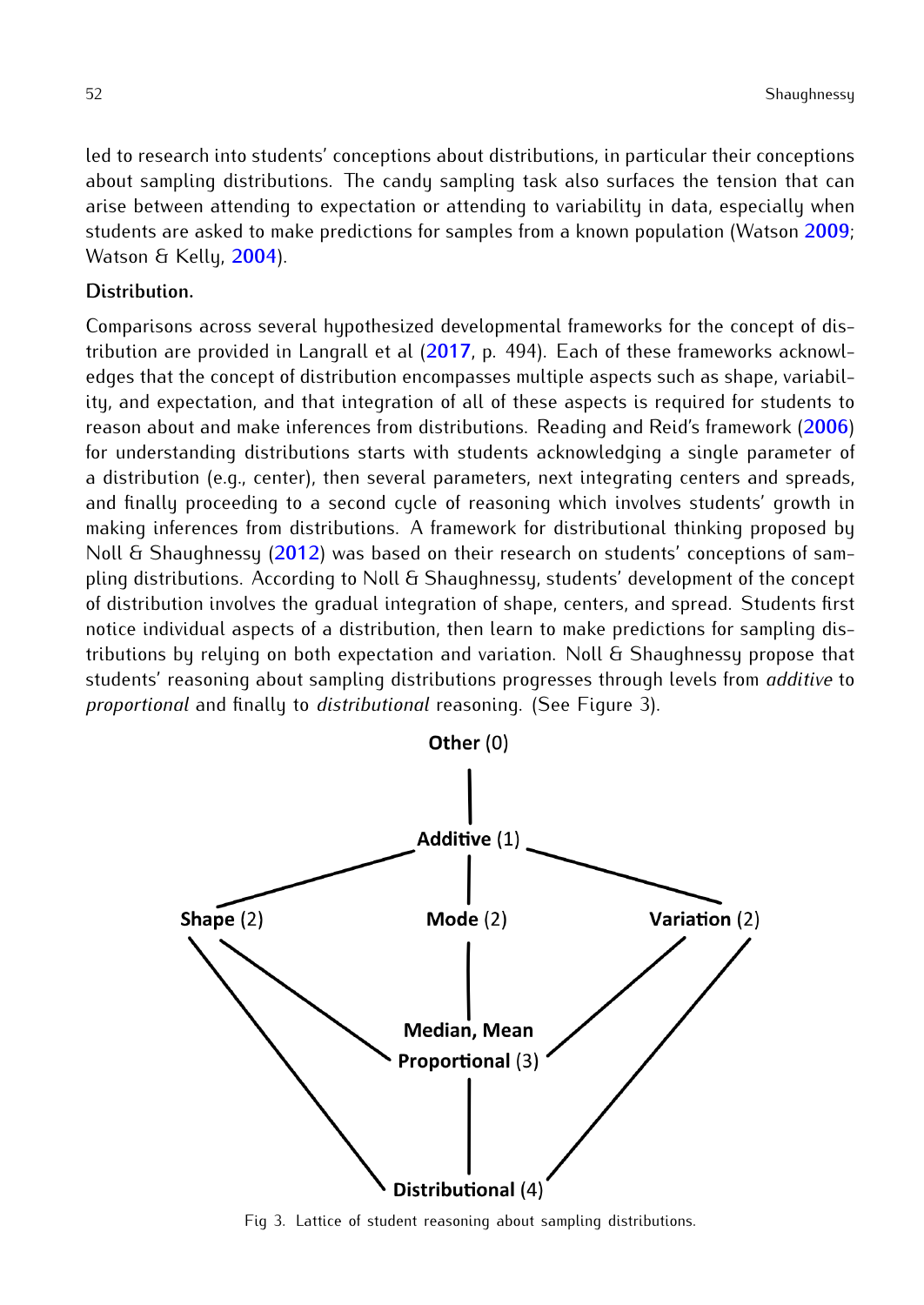The lattice in Figure 3 points first to a development of conceptions of expectation from `more' to `most' (mode) to `means and medians' (which involve proportional reasoning), and finally to reasoning about distributions in which students' thinking integrates the aspects of shape, expectation, and variation. Students' responses to tasks like the *Prediction Task* and the *Mystery Mixture* task (see below) led Noll & Shaughnessy to propose this developmental reasoning lattice for distributional thinking.

Working in small groups, students in a class pull samples of 10 candies from a jar that has 1000 candies. They pull 50 samples of ten. The jar has 250 yellow and 750 red candies in it. Each time they put the sample back and remix the jar.

Consider the number of reds in each handful. Where would you expect 95% of the handfuls of ten candies to be?

From # reds (Fill in the blank spaces). #reds To

Why do you think that?

Complete the frequency chart below to show what you think the numbers of reds in 50 trial handfuls might look like. (Note: students were provided labeled graph paper to plot their predicted sampling distribution).





Fig 5. The Mystery Mixture Task.

In the Prediction task students are told ahead of time the proportions of the colors in the parent population and then asked to predict what a sampling distribution for sample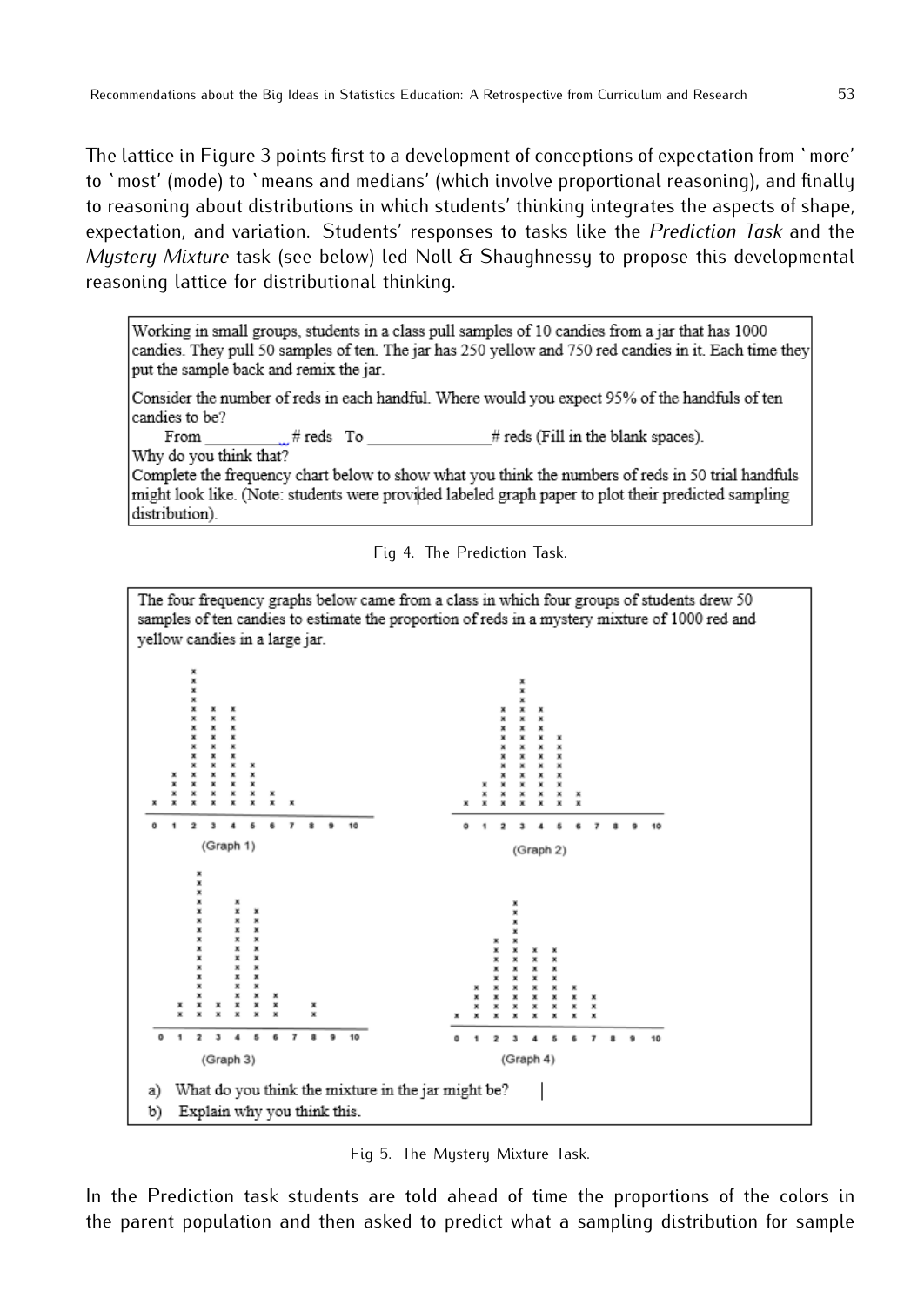proportions will look like. As with the Candy Task, most students' responses fell into the categories *wide, narrow, and reasonable* for both their predicted range for the # of red in handfuls, and in the graphs that they constructed for 50 sample proportions.

However, in the Mystery Mixture task students are provided multiple sampling distributions from an unknown population and asked to use them to infer what the parent population is. Students who predicted 200-250 reds in the mystery mixture reasoned using a `mosts' point of view, and were heavily influenced by distributions 1  $6$  3 which have a mode of 2 reds in handfuls. Students who looked for `balance points' of the graphs reasoned proportionally and tended to predict around 300 reds in the mixture. Still other students noticed that the graphs tended to be skewed to the right, and they integrated shape with center and spread into their reasoning and inferred that the mixture probably contained more than 300, perhaps even 350 - 400 reds. In both the Prediction task and the Mystery Mixture task students had opportunities to focus solely on one of the aspects of the sampling distributions (shape, centers, variability) or to integrate them into their predictions and inferences.

#### **Inference.**

The Mystery Mixture task asks students to make an inference from several sampling distributions of a sample statistic. There is no formal hypothesis testing involved, students are simply asked what they believe the composition of the parent population is and why they believe it. Researchers and curriculum developers refer to this type of inference as `informal inference'. Informal inference has its roots in exploratory data analysis, often in the exploration of data that have been produced from simulations. Students can estimate likelihoods from samples of data without resorting to a test statistic or working with a probability distribution. Cobb (**[2007](#page-12-0)**) argued that introductory statistics courses should start with inference early on prior to any hypothesis testing that resorts to theoretical distributions. Since the logic of formal statistical inference has always been a difficult stumbling block for students, educators have been experimenting with various approaches to introducing inference that could avoid some of the cognitive complexity and pitfalls in formal inference. Rossman (**[2008](#page-13-0)**) promotes simulations via randomization tests as a transparent informal approach to statistical inference. Zeiffler, Garfield, Del Mas, & Reading, (**[2008](#page-14-0)**) define informal statistical inference as students using informal statistical knowledge about observed samples to support inferences about unknown populations. Makar and Rubin (**[2018](#page-13-0)**) point out that there is general agreement that the important characteristics of informal inference are: i) a claim is made that goes beyond the data at hand; ii) the data are used as evidence to support the claim; iii) the claim involves the articulation of uncertainty; iv) decisions or inferences are based upon aggregates in the data, variability, or shape, i.e., aspects of distributions of data; v) contextual knowledge plays a role in the analysis and inference. Inference is one of the two biggest ideas in statistics because students, even at a very young age, can begin to make inferences based on data that they have collected on a statistical question. The statistical investigation cycle outlined in the GAISE document—pose a question, collect data, analyze the data, make conclusions—is even more powerful for students when it includes making inferences in the analysis and conclusions phases.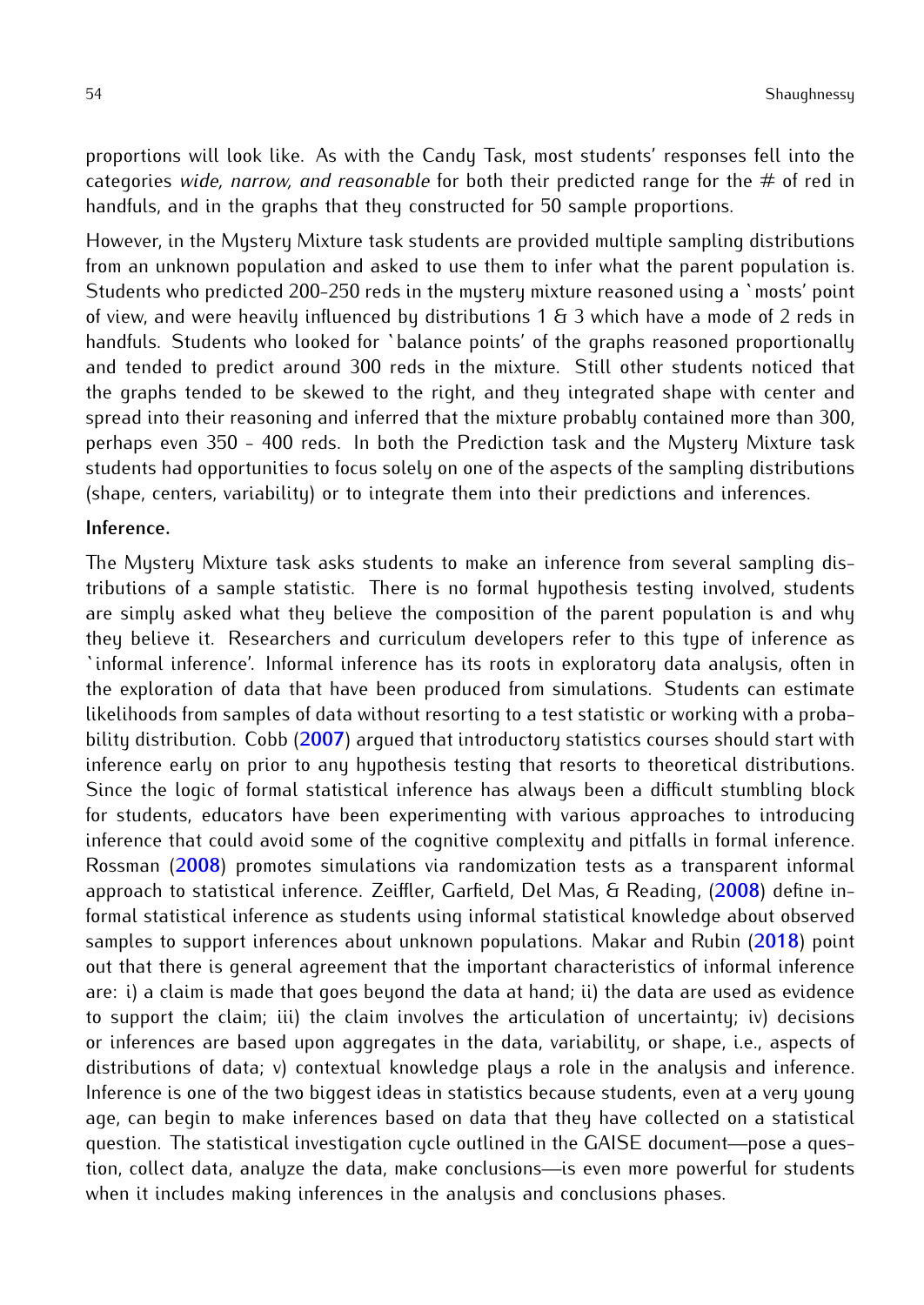# 3. Recommendations for future research and teaching on the big ideas in statistics

#### **The future of research in statistics education**

Many of the big conceptual ideas in statistics such as distribution, expectation, variation, and randomness identified above reside predominantly in the third stage of the GAISE statistical investigation cycle, analyzing the data. However, there are other important processes in the statistical investigation cycle, such as posing a statistical question, generating appropriate data to answer a statistical question and communicating the results and conclusions. These other statistical processes must also be included in the statistical education of our students and in the professional development of our classroom teachers. Unlike some big concepts such as expectation, variability, and distribution there has not been much research on developing students' ability to pose statistical questions or their ability to communicate and defend their data-based conclusions. The first and last phases of the GAISE statistical investigation cycle have not yet been adequately researched.

More research is needed to validate the developmental frameworks that have already been proposed for expectation, variation, and distribution. Meanwhile the next `big idea' in research appears to be inference, in particular informal inference. A special issue of the *Statistics Education Research Journal* was dedicated to articles about informal inference, particularly within statistical modeling contexts (*SERJ* 16 (3), November 2017). Various definitions of informal inference have been proposed and some of the components of informal inference have been identified. However, a developmental framework for students' reasoning about inference analogous to those for variability and distribution does not yet exist. Case & Jacobbe (**[2018](#page-12-0)**) report a framework for understanding students' difficulties when making inferences from simulations. However, much more research is needed about how inferential reasoning develops starting with young children and up through the grades in order to identify potential levels of student reasoning about inference.

#### **The future of teaching statistics**

Teaching is a social process; it involves countless interactions between students and their instructors. Any recommendations for teaching statistics must include considerations about the teacher as well as the students. Our teachers are on the front line of statistics education, and many of the teachers in our current work force still do not have sufficient experience with statistics. Most of them are mathematics teachers. As Cobb & Moore (**[1997](#page-13-0)**) pointed out, mathematics and statistics are very different disciplines. Mathematics is grounded in certainty and deductive reasoning based on axioms and previously established results. Statistics on the other hand lives in the realm of uncertainty; statistical results are couched in terms of likelihoods, probabilities, or confidence intervals. Mathematics and statistics are epistemologically and philosophically different from one another. Our teachers need experiences themselves in carrying out statistical investigations—perhaps in conjunction with their students—they need to immerse themselves in thinking about and drawing conclusions from data. Teachers need to develop both their content knowledge and their pedagogical content knowledge of statistics. The NCTM *Essential Understandings* series in statistics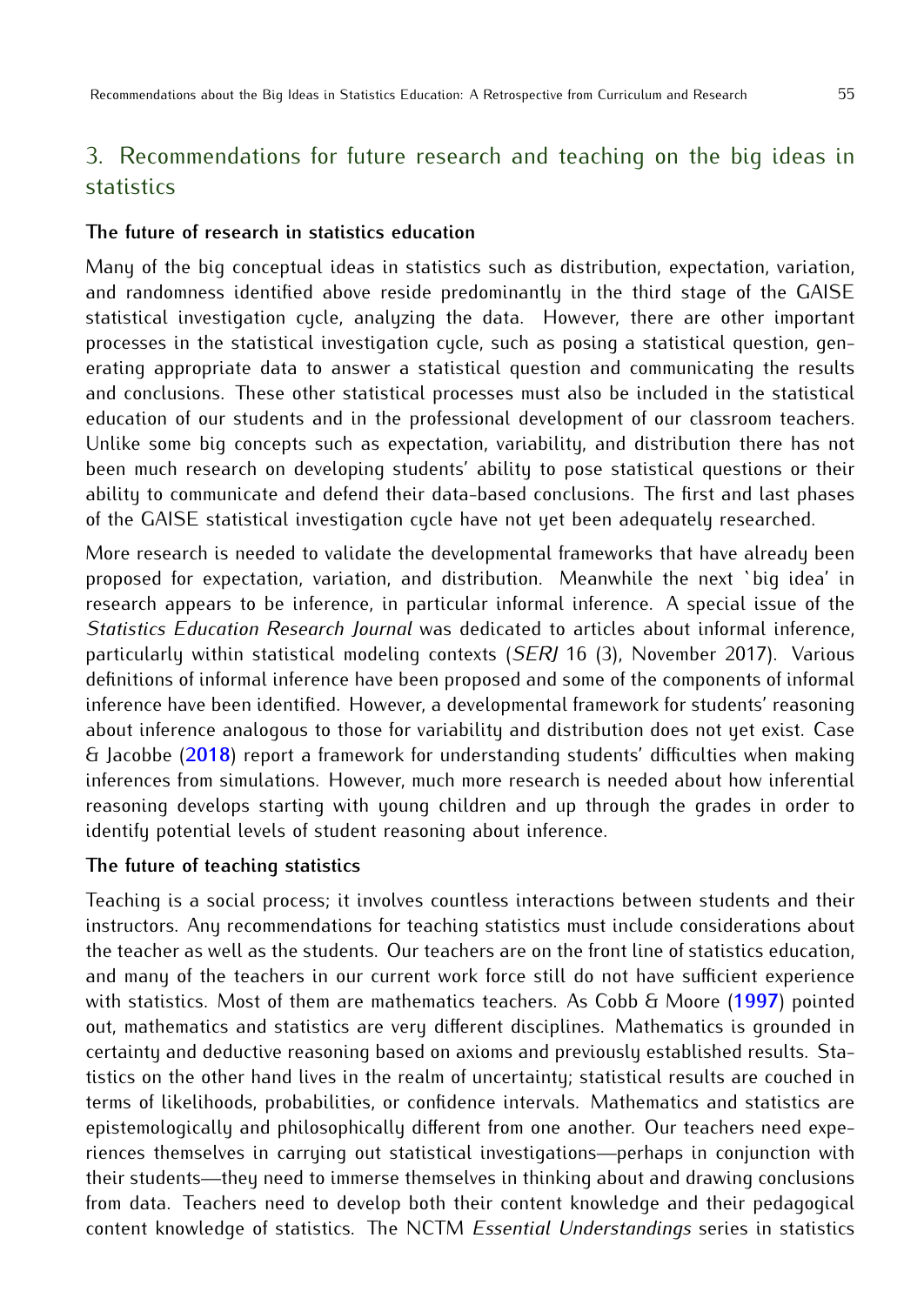<span id="page-12-0"></span>provides content knowledge support for middle and secondary school teachers of statistics (Kader & Jacobbe, **[2013](#page-13-0)**; Peck, Gould & Miller, **[2013](#page-13-0)**). The ASA GAISE documents also provide support for developing teachers' pedagogical content knowledge in statistics. Both publications provide many examples of tasks that can be implemented in the classroom using the statistical investigation cycle.

As for our future teachers of statistics, the ASA recently developed and published The *Statistical Education of Teachers* (*SET*) which lays out recommendations for the statistical education of all perspective elementary, middle, and secondary teachers (Franklin, Bargagliotti, Case, Kader, Scheaffer, & Spangler, **[2015](#page-13-0)**). SET recommends both coursework and statistical modeling experiences for all teachers. Coursework for all teachers should begin with a data analytic approach. Additional recommendations for middle and secondary school teachers include coursework in statistical methods and statistical modeling. The ASA has taken a very futuristic view in the SET document, projecting that the need for statistics education will continue to grow throughout the world. Teachers will need to know much more about statistics and statistical thinking to prepare students and citizens for our dataintense world.

What does our walk through the history and research on the Big Ideas in statistics suggest for the teaching and learning of statistics for our students? We should START with the big ideas. Introduce the concept of a statistical question, one that requires data to be answered. Make sure that students understand the difference between mathematics and statistics; they are two different disciplines involving two different types of reasoning. Give students opportunities early on to make informal inferences about distributions of data. Ask students, "What do you notice? What do you wonder about?" Get students involved in generating sampling distributions from repeated samples from both known and unknown populations, making informal inferences from the samples they have obtained. First have students recognize and attend to important aspects of distributions such as shape, centers, and variability, later include ways of measuring expectation and variation. Use the research on developmental frameworks for expectation, variability and distribution to help guide instruction. Get students in the habit of posing their own statistical questions while using the statistical investigation cycle from GAISE. Make sure that attention to variability is foremost throughout the statistical investigation cycle. Most of all, empower students to be competent and confident with the big concepts and processes of statistics, and with the nature of statistical argumentation.

# Referencias y bibliografía

- Ben-Zvi, D. (2004) Reasoning about variability in comparing distributions. *Statistics Education Research Journal, 3*(2), 42-63.
- Case, C. & Jacobbe, T. (2018). *Statistics Education Research Journal, 17*(2), 9-29. Retrieved from **[https://iase](https://iase-web.org/documents/SERJ/SERJ17(2)_Case.pdf)[web.org/documents/SERJ/SERJ17\(2\)\\_Case.pdf](https://iase-web.org/documents/SERJ/SERJ17(2)_Case.pdf)**
- Cobb, G. (2007). The introductory statistics course. A Ptolemaic curriculum? *Technology Innovations in Statistics Education, 1*(1), Article 1. Retrieved from **<http://escholarship.org/uc/item/6hb3k0nz>**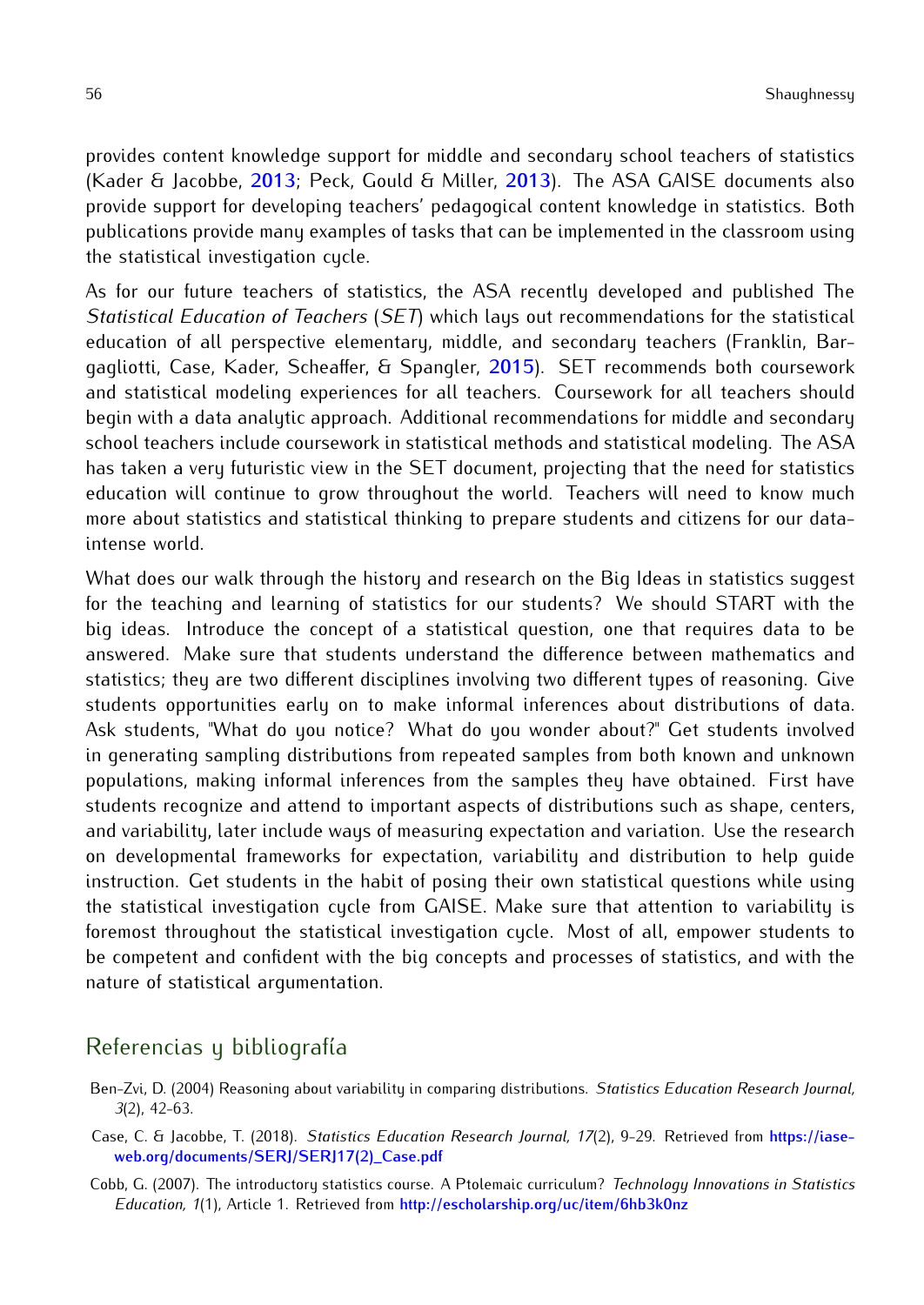- <span id="page-13-0"></span>Cobb, G. & Moore, D. (1997). Mathematics, statistics, and teaching. *The American Mathematical Monthly,104*(9), 801-823.
- Franklin, C., Kader, G., Mewborne, D., Moreno, J., Peck, R., Perry, M., & Scheaffer, R. (2007). *Guidelines for Assessment and Instruction in Statistics Education*. Alexandria, VA: ASA.
- Franklin, C.A., Barbabliotti, A. E., Case, C. A., Kader, G. D., Scheaffer, R. L., & Spangler, D. A. (2015). *The Statistical Education of Teachers*.
- Ganadesikan, M., Scheaffer, R. L., Landwehr, J. M., Watkins, A. E., Barbella, P. Kepner, J., Newman, C. M., Obremski, T. E., & Swift, J. (1995). *Quantitative Literacy Series*. New York: Pearson Learning (Dale Seymour Publications).
- Kader, G. & Jacobbe, T. (2013). *Developing Essential Understanding of Statistics Grades 6-8*. Reston, VA: NCTM
- Konold, C., & Pollatsek, A. (2002). Data analysis as a search for signals in noisy processes. *Journal for Research in Mathematics Education, 33*(4), 259-289.
- Langrall, C. W., Makar, K., Nilsson, P., & Shaughnessy, J. M. (2017). Teaching and learning probability and statistics: An integrated perspective. In J. Cai (Ed.), *Compendium for Research in Mathematics Education*. Reston, VA: NCTM.
- Makar, K., & Rubin. A. (2018). Learning about statistical inference. In D. Ben-Zvi, K. Makar, & J. Garfield (Eds.). *International Handbook of Research in Statistics Education* (pp. 261-294). Cham, Switzerland: Springer International.
- Melitou, M. (2002). Conceptions of variation. A literature review. *Statisics Education Research Journal, 1*(1), 46-52.
- Mokros, J., & Russell, S. J. (1995). Children's concepts of average and representativeness. *Journal for Research in Mathematics Education, 26*(1), 20-39.
- Moore, D. (1997). New pedagogy and new content: The case of statistics. *International Statistics Review, 65*(2), 123-165.
- Mosteller, F., Kruskal, W. H., Link, R. F., Pieters, R. S., & Rising, G. R. (1973). *Statistics by Example*. Reading, MA: Addison-Wesley.
- National Council of Teachers of Mathematics. (1980). *An Agenda for Action*. Reston, VA: NCTM.
- National Council of Teachers of Mathematics. (1989). *Curriculum and Evaluation Standards for School Mathematics. Reston*, VA: NCTM.
- National Council of Teachers of Mathematics. (2000). *Principles and Standards for school Mathematics. Reston*, VA: NCTM.
- Noll, J., & Shaughnessy J. M. (2012). Aspects of students' reasoning about variation in empirical sampling distributions. *Journal for Research in Mathematics Education, 43*(5), 509-556.
- Peck, R., Gould, R., & Miller, S. J. (2013). *Developing Essential Understanding of Statistics Grades 9-12*. Reston, VA: NCTM.
- Reading C., & Reid, J. (2006). An emerging hierarchy of reasoning about distribution: From a variation perspective. *Statistics Education Research Journal, 5*(2), 46-68.
- Reading, C., & Shaughnessy, J. M. (2004). Reasoning about variation. In D. Ben-Zvi & J. Garfield (Eds.). *The Challenge of Developing Statistical Literacy, reasoning and thinking* (pp. 201-226). Dordrecht, The Netherlands: Kluwer.
- Reid, J., & Reading, C. (2008). Measuring the development of students' consideration of variation. *Statistics Education Research Journal, 7*(1), 40-59.
- Rossman, A. (2008). Reasoning about informal statistical inference: One statistician's point of view. *Statistics Education Research Journal, 7*(2), 5-19.
- Shaughnessy, J. M. (1992). Research in probability and statistics: Reflections and directions. In D. Grouws (Ed.). *Handbook of Research on Mathematics Teaching and Learning* (pp. 465-494). New York, NY: Macmillan.